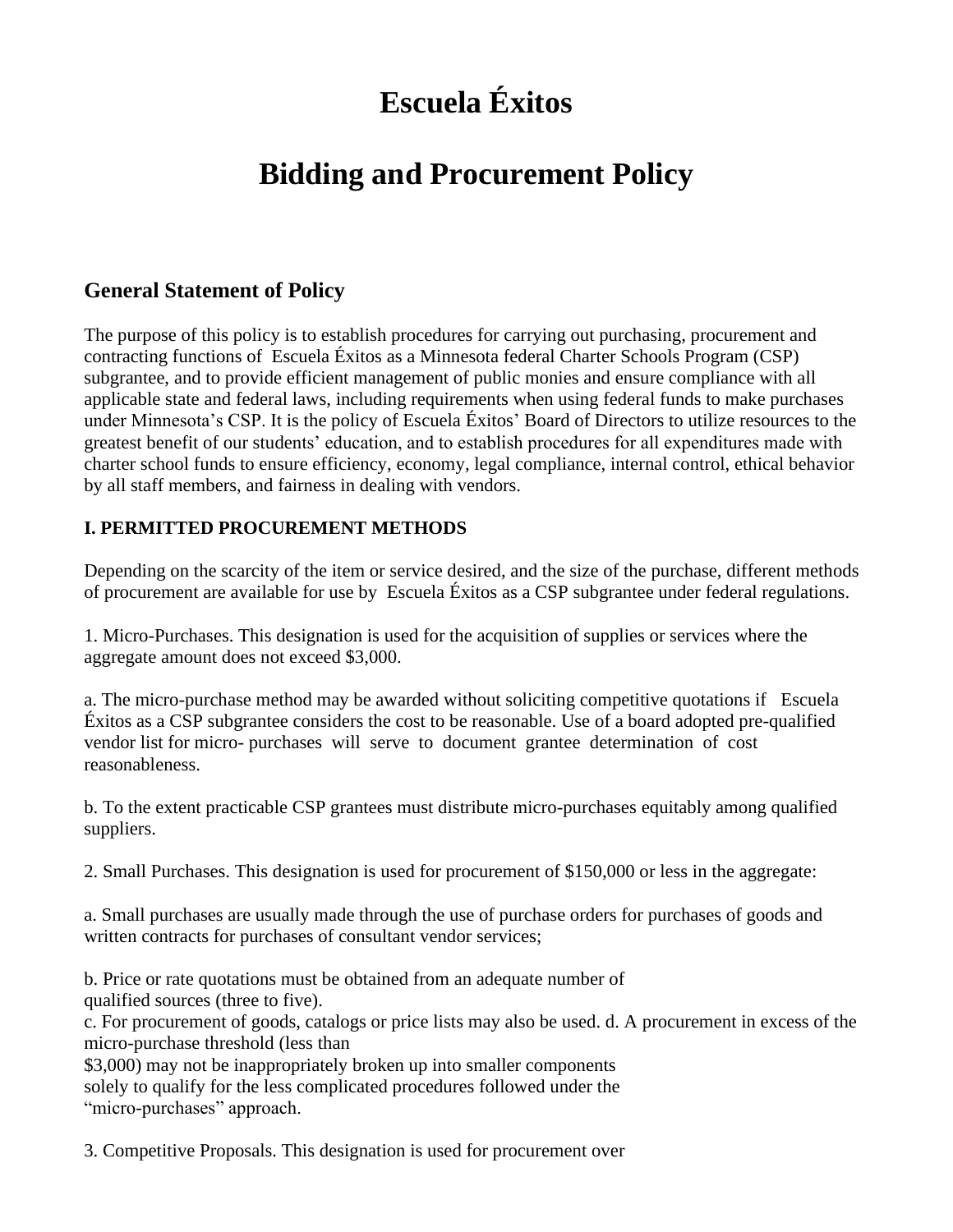\$150,000 in the aggregate:

a. Requests for proposals must be publicized and identify all evaluation factors and their relative importance. Any response to publicized requests for proposals must be considered to the maximum extent practical;

b. Proposals must be solicited from an adequate number of qualified sources.

c. Escuela Éxitos as a CSP subgrantee will use the Purchasing Procurement and Contracting Record below as a written method for conducting technical evaluations of the proposals received and for selecting recipients.

d. Contracts must be awarded to the responsible firm whose proposal is most advantageous to the program, with price and other factors considered.

e. The method, where price is not used as a selection factor, can only be used in procurement of A/E professional services. It cannot be used to purchase other types of services though A/E firms are a potential source to perform the proposed effort.

f. A procurement in excess of the small purchase threshold (more than \$150,000) may not be inappropriately broken up into smaller components solely to qualify for the less complicated procedures followed under the "small purchases" approach.

G. Contact MDE's Charter Center for guidance on competitive proposal procedures.

4. Noncompetitive Proposals. Noncompetitive negotiations may be utilized only under very limited circumstances. Procurement by noncompetitive proposals is procurement through solicitation of a proposal from only one source and may be used only when one or more of the following circumstances apply:

- a. The item is only available from a single source.
- b. There is a public emergency that will not permit delay.

c. MDE expressly authorizes noncompetitive proposals in response to a written request from Escuela Éxitos as a CSP subgrantee.

d. After soliciting a number of sources, competition is determined inadequate.

(Inclusion of a preferred vendor in an approved grant application does not satisfy the above. Written approval must be requested from and approved by MDE.)

#### **II. CONTRACTING WITH SMALL AND MINORITY BUSINESSES, WOMEN'S BUSINESS ENTERPRISES, AND LABOR SURPLUS AREA FIRMS**

Escuela Éxitos as a CSP subgrantee will take all necessary affirmative steps to assure that small and minority firms and women's business enterprises and labor surplus area firms are used when possible. Affirmative steps include:

a. Placing qualified small and minority business and women's business enterprises on solicitation lists;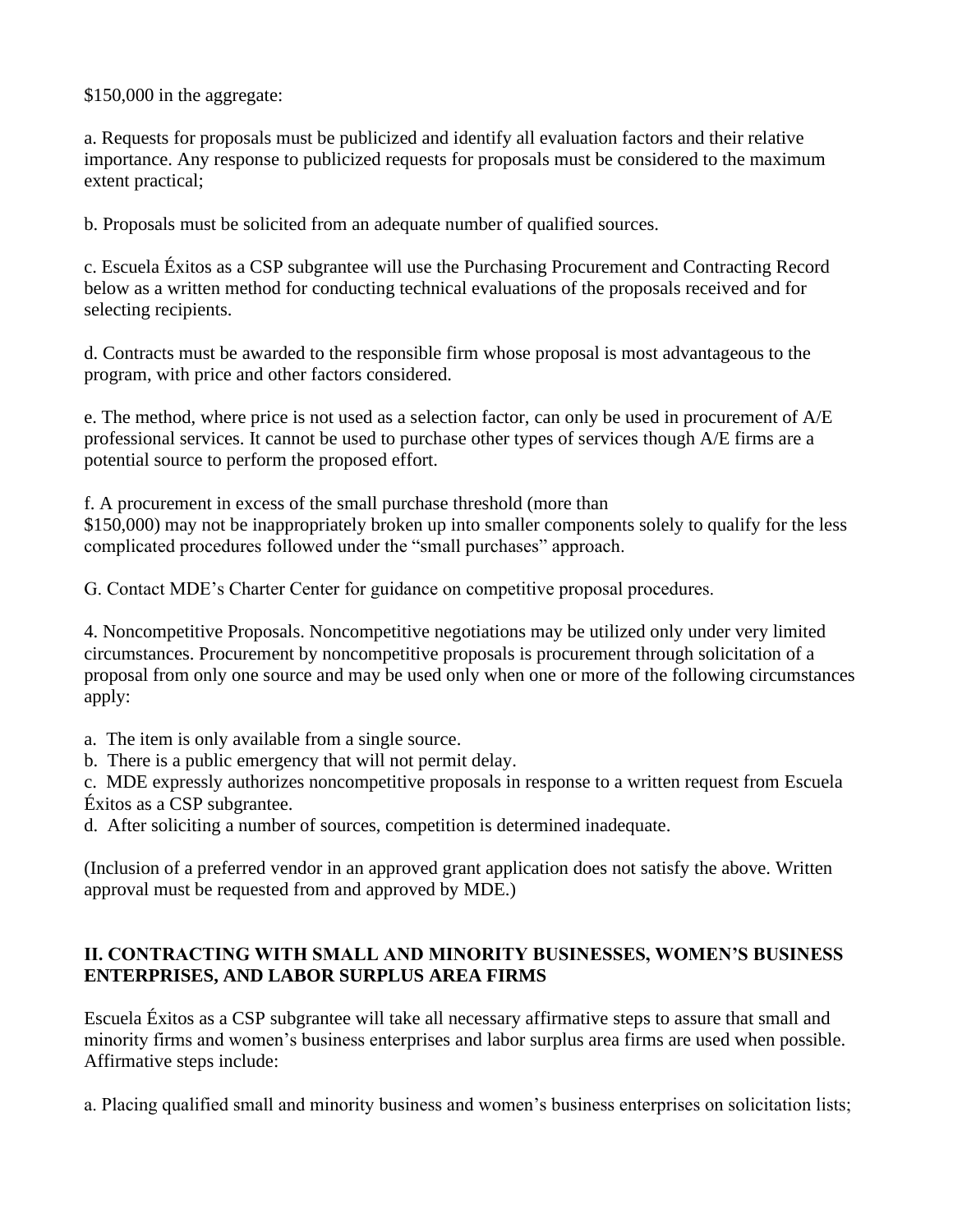b. Assuring that small and minority business and women's business enterprises are solicited whenever they are potential sources;

c. Dividing total requirements, when economically feasible, into smaller tasks or quantities to permit maximum participation by small and minority business, and women's business enterprises;

d. Establishing delivery schedules, where the requirements permits, which encourage participation by small and minority business and women's' business enterprises; and

e. Using the services and assistance of the Small Business Administration, and the Minority Business Development Agency of the Department of Commerce.

#### **III. DEBARRED AND SUSPENDED PARTIES**

Escuela Éxitos as a CSP subgrantee will not make any award or permit any award (subgrant or contract) at any tier to any party which is debarred or suspended or is otherwise excluded from or ineligible for participation in Federal assistance programs or activities under Executive Order 12549. Escuela Éxitos as a CSP subgrantee is subject to the non- procurement debarment and suspension regulations implementing Executive Orders 12549 and 12659, 2 CFR part 180:

a. Escuela Éxitos as a CSP subgrantee will verify that persons with whom the school intends to do business is not excluded or disqualified from participation in Federal assistance programs or activities by checking the federal System for Awards Management (SAM)

b. A print record of the search conducted will be kept with other procurement records.

# **IV. THE ADMINISTRATIVE PROCESS**

a. Written Procurement Procedures:

- 1. For procurements within the small purchase threshold (less than
- \$150,000), written procurement procedures must:

a. Ensure that the purchase of unnecessary or duplicate items is avoided; and

b. Make sure a cost or price analysis is performed for every proposed procurement action, including contract modifications, and documentation to that effect is maintained in the procurement file.

• Escuela Éxitos will check with other schools and charter school resource organizations for current best procurement methods, sources for goods, products or services, and current cost or price trends.

2. All bid solicitations shall:

a. Identify all requirements which are to be fulfilled and all factors to be used in evaluating bids or proposals; and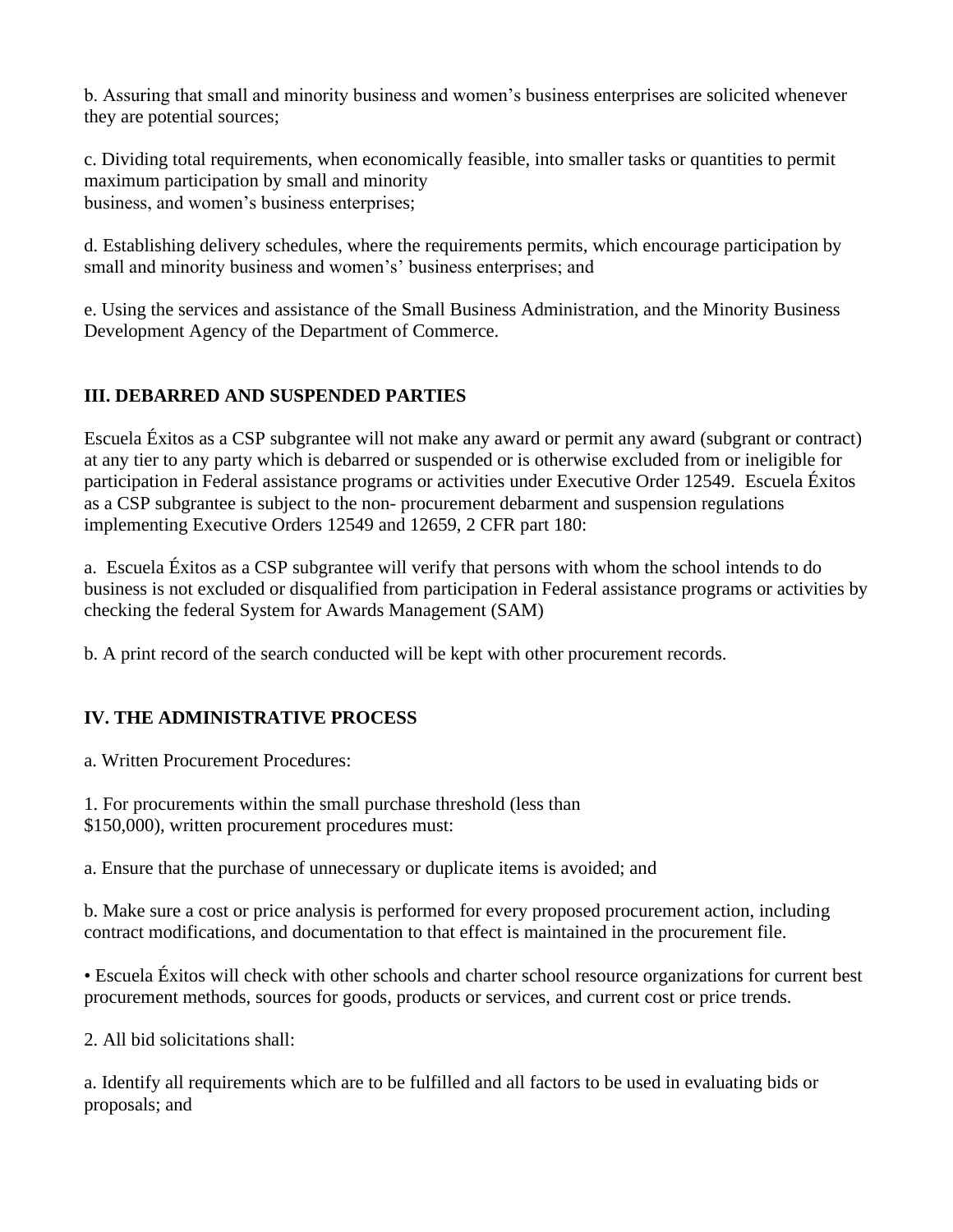b. Incorporate a clear and accurate description of the technical requirements for the material, product, or service to be procured:

• Such description must not, in competitive procurements, contain features which unduly restrict competition.

• The description may include a statement of the qualitative nature of the material, product or service to be procured and, when necessary, must set forth those minimum essential characteristics and standards to which it must conform if it is to satisfy its intended use.

• Detailed product specifications should be avoided if at all possible.

• When it is impractical or uneconomical to make a clear and accurate description of the technical requirements, a "brand name or equivalent" description may be used as a means to define the performance or other salient requirements of procurement.

• The specific features of the named brand which must be met by offers must be clearly stated;

3. Selection Procedures:

Escuela Éxitos' selection procedures will ensure that:

a. Awards are made to the bidder/offeror whose offer is responsive to the solicitation and is most advantageous to The Escuela Éxitos as a CSP subgrantee, price and other factors considered;

b. Any and all offers may be rejected when it is in The Escuela Éxitos' interest to do so;

c. The award is only made to responsible contractors possessing the ability to perform successfully under the terms and conditions of the proposed procurement;

d. Consideration is given to such matters as contractor integrity, compliance with public policy, record of past performance, and financial and technical resources as deciphered after checking contractor references, contacting contractors' current and prior clients, checking resource organization websites, etc.; and

e. There are protest procedures in place to handle and resolve disputes relating to procurement, and in all instances The Escuela Éxitos will report such disputes to MDE.

4. Contract Administration Procedures:

The Escuela Éxitos' contract administration procedures will:

a. Insure all purchase orders (and contracts) are signed by the authorized official(s) of Escuela Éxitos as a CSP subgrantee;

b. Determine the adequacy of contractor performance; and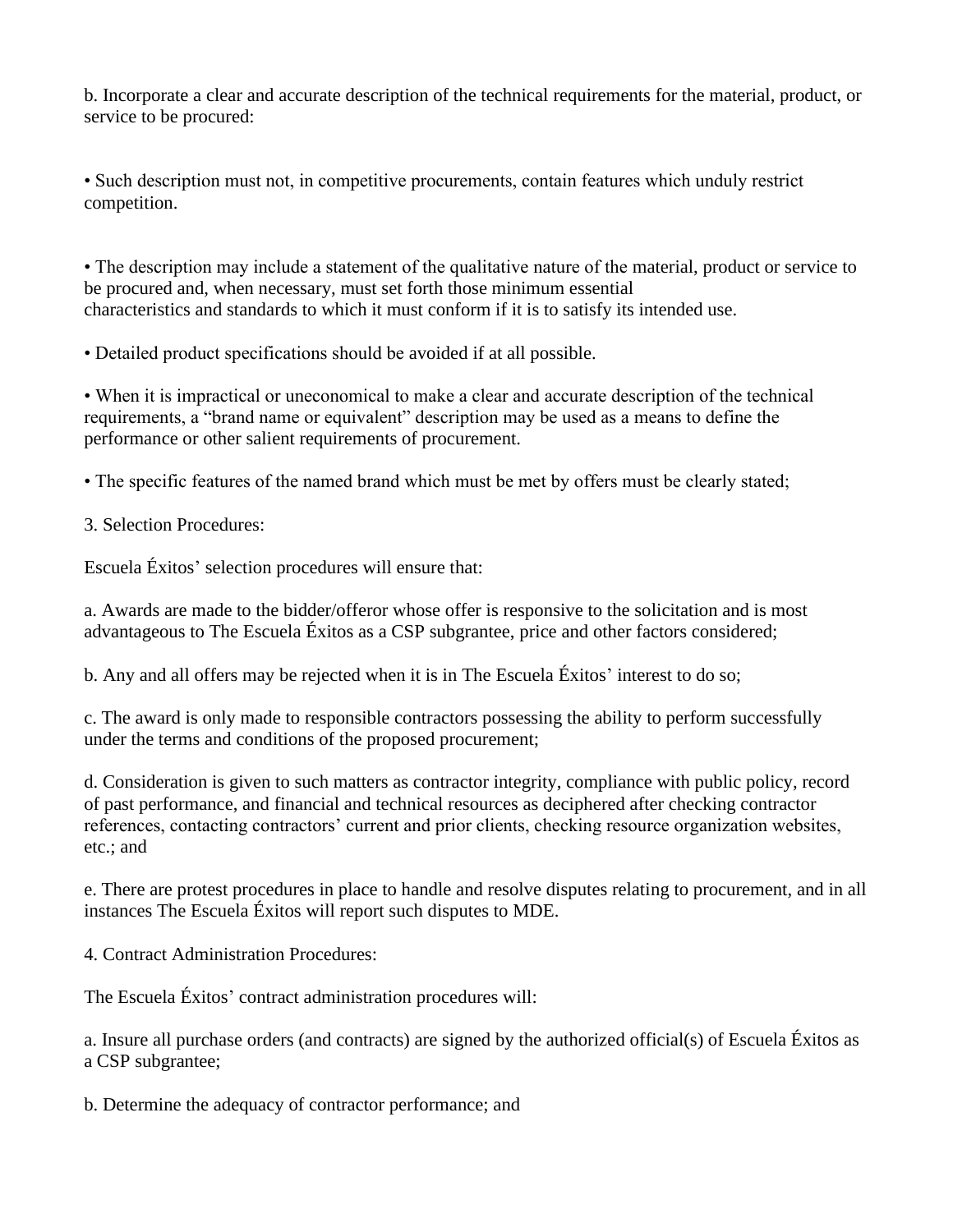• Establish reasonable payment schedules defining amount and timing of funds to be paid (recommend payment after services rendered).

• Insure items delivered and paid for are consistent with the purchase order and/or contract for the goods or services;

c. Provide that timely payment to vendors occurs once the order is delivered, inspected, accepted, and payment authorized.

Written contracts with vendors must include the following:

a. In addition to the contract certification provision under DEBARRED AND SUSPENDED PARTIES above, written contracts with vendors must include the following:

• For CSP financed contracts (which may only be non- construction), contracts must include provisions found in 34CFR 80.36(if):

i. Paragraph (7) Notice of awarding agency requirements and regulations pertaining to reporting;

ii. Paragraph (8) Notice of awarding agency requirements and regulations pertaining to patent rights with respect to nay discovery or invention which arises or is developed in the course of or under such contract;

iii. Paragraph (9) Awarding agency requirements and regulations pertaining to copyrights and rights in data;

iv. Paragraph (10) Access by the grantee, the subgrantee, the Federal grantor agency, the Comptroller General of the United States, or

any of their duly authorized representatives to any books, documents, papers, and records of the contractor which are directly pertinent to that specific contract for the purpose of making audit, examination, excerpts, and transcriptions;

v. Paragraph (11) Retention of all required records for three years after grantees or subgrantees make final payments and all other pending matters are closed; and;

vi. Paragraph (13) Mandatory standards and policies relating to energy efficiency which are contained in the state energy conservation plan issued in compliance with the Energy Policy and Conservation Act (Pub. L. 94 163, 89 Stat. 871).

• For CSP financed non-construction contracts of \$10,000 or more, contracts must include, in addition to above, provision found in paragraph (2) Termination for cause and for convenience by the grantee or subgrantee including the manner by which it will be effected and the basis for settlement.

• For CSP financed non-construction contracts of \$100,000 or more, contracts must include in addition to above, the following provisions found in:

vii. Paragraph (1) Administrative, contractual, or legal remedies in instances where contractors violate or breach contract terms, and provide for such sanctions and penalties as may be appropriate; and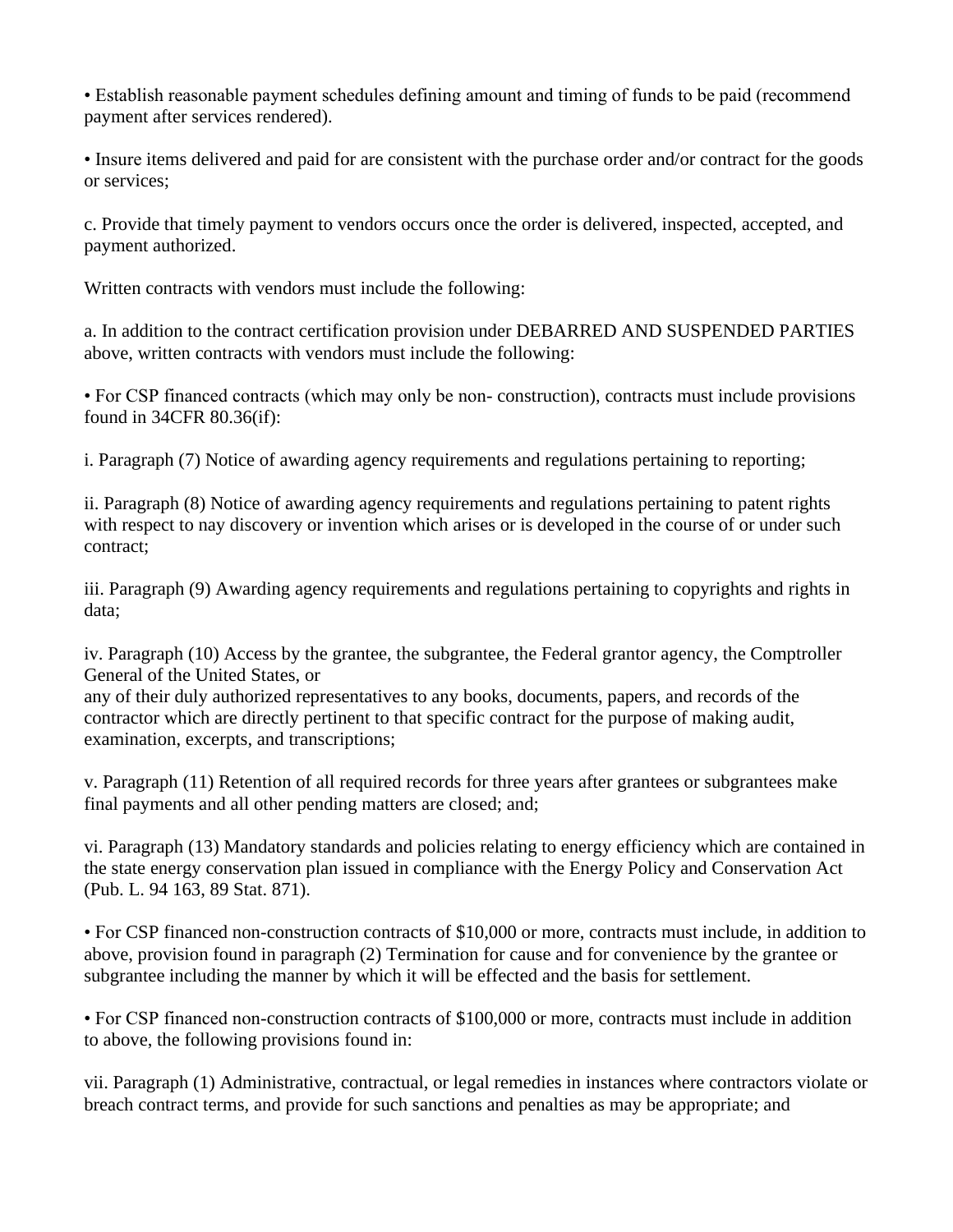viii.Paragraph (12) Compliance with all applicable standards, orders, or requirements issued under section 306 of the Clean Air Act (42 U.S.C. 1857(h)), section 508 of the Clean Water Act (33 U.S.C. 1368), Executive Order 11738, and Environmental Protection Agency regulations (40 CFR part 15); and

ix. Appendix A to Part 74-Contract Provisions, paragraph (8) Byrd Anti-Lobbying Amendment (31U.S. C. 1332).

b. All contracts in excess of \$10,000 must address termination for cause and for convenience by The Escuela Éxitos including the manner by which it will be effected and the basis for settlement.

c. Contractors that apply or bid for an award exceeding \$100,000 must file the required certification. Each tier certifies to the tier above that it will not and has not used Federal appropriated funds to pay any person or organization for influencing or attempting to influence an officer or employee of Congress, or an employee of a member of Congress in connection with obtaining any Federal contract, grant or any other award covered by 31 U.S.C. 1352. Each tier must also disclose any lobbying with non-Federal funds that takes place in connection with obtaining any Federal award. Such disclosures are forwarded from tier to tier up to the non- Federal award.

# **V. RECORDS TO BE MAINTAINED**

According to 34 CFR 80.36(b) (9), The Escuela Éxitos as a CSP subgrantee will maintain records to detail the significant history of a procurement. These records include, but are not limited to documentation on:

- a. The rationale for selecting the method of procurement used;
- b. The rationale for selecting/rejecting the contractor;
- c. The rationale for selecting the type of contract;
- d. The basis for the cost or price of a contract;

e. The receipt of an adequate number of price or rate quotations from qualified sources; and

f. Justification for lack of competition when competitive bids or offers are not obtained.

Escuela Éxitos will use the Purchasing Procurement and Contracting Record below when maintaining records.

#### **VI. MDE PRE-PROCUREMENT REVIEW**

Upon request of MDE, The Escuela Éxitos as a CSP subgrantee will make available procurement documents where:

a. MDE believes a review is needed to ensure that the item or service specified is the one being proposed for acquisition;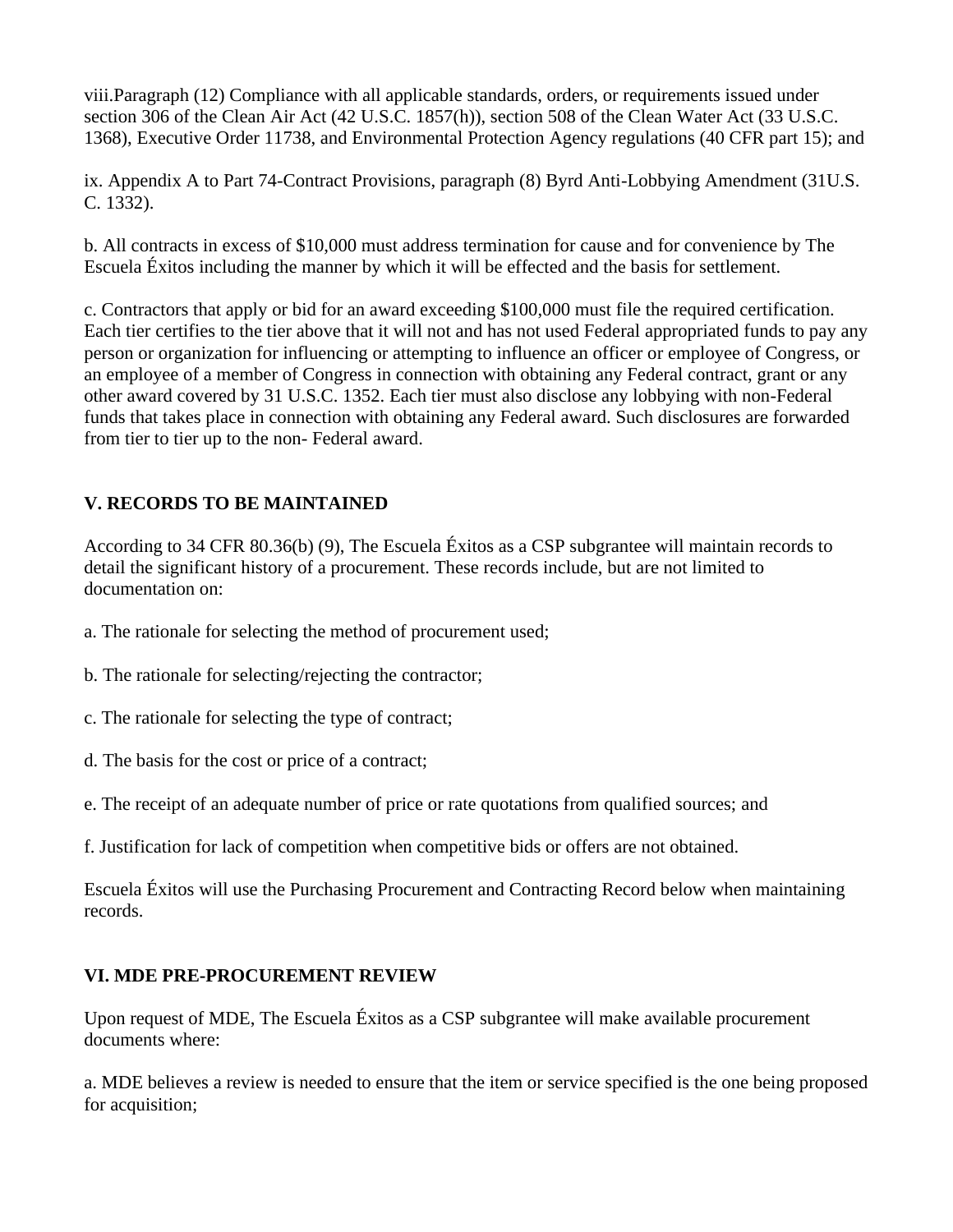b. The Escuela Éxitos' procurement procedures or operations fail to comply with the procurement standards in Part 200;

c. The procurement is expected to exceed the Simplified Acquisition Threshold [currently \$150,000] and

1. The procurement is to be awarded without competition or only one bid/offer is received in response to a solicitation;

2. The procurement specifies a ''brand name'' product; and

3. The proposed contract is to be awarded to other than the apparent low bidder under a sealed bid procurement; and/or

d. A proposed contract modification changes the scope of a contract or increases the contract amount by more than the Simplified Acquisition Threshold.

# **VI. STANDARDS OF CONDUCT AND CONFLICT OF INTEREST**

a. No employee, officer, or agent of The Escuela Éxitos may participate in the selection, award, or administration of a contract supported by a Federal award if he or she has a real or apparent conflict of interest. A conflict arises when any of the following has a financial or other interest in or a tangible personal benefit from a firm considered for a contract:

1. An employee, officer or agent;

2. Any member of that person's immediate family;

3. That person's partner; and/or

4. An organization which employs, or is about to employ, any of the above or has a financial interest in the firm selected for award.

b. The officers, employees, and agents of Escuela Éxitos as a CSP subgrantee may neither solicit nor accept gratuities, favors, or anything of monetary value from contractors or parties to subcontracts

c. Disclosure is required in writing to MDE of any potential conflict of interest to MDE; and

d. Escuela Éxitos must disclose, in a timely manner, in writing MDE, all violations of Federal criminal law involving fraud, bribery, or gratuity violations potentially affecting the Federal award.

e. Organizational conflicts of interest are prohibited. Escuela Éxitos employees, officers or agents engaged in the selection, award, and/or administration of federally financed contracts in relationship with an affiliate or subsidiary organization will demonstrate compliance with this provision.

f. In order to ensure objective contractor performance and eliminate unfair competitive advantage, contractors that develop or draft specifications, requirements, statements of work, or invitations for bids or requests for proposals must be excluded from competing for such procurements.